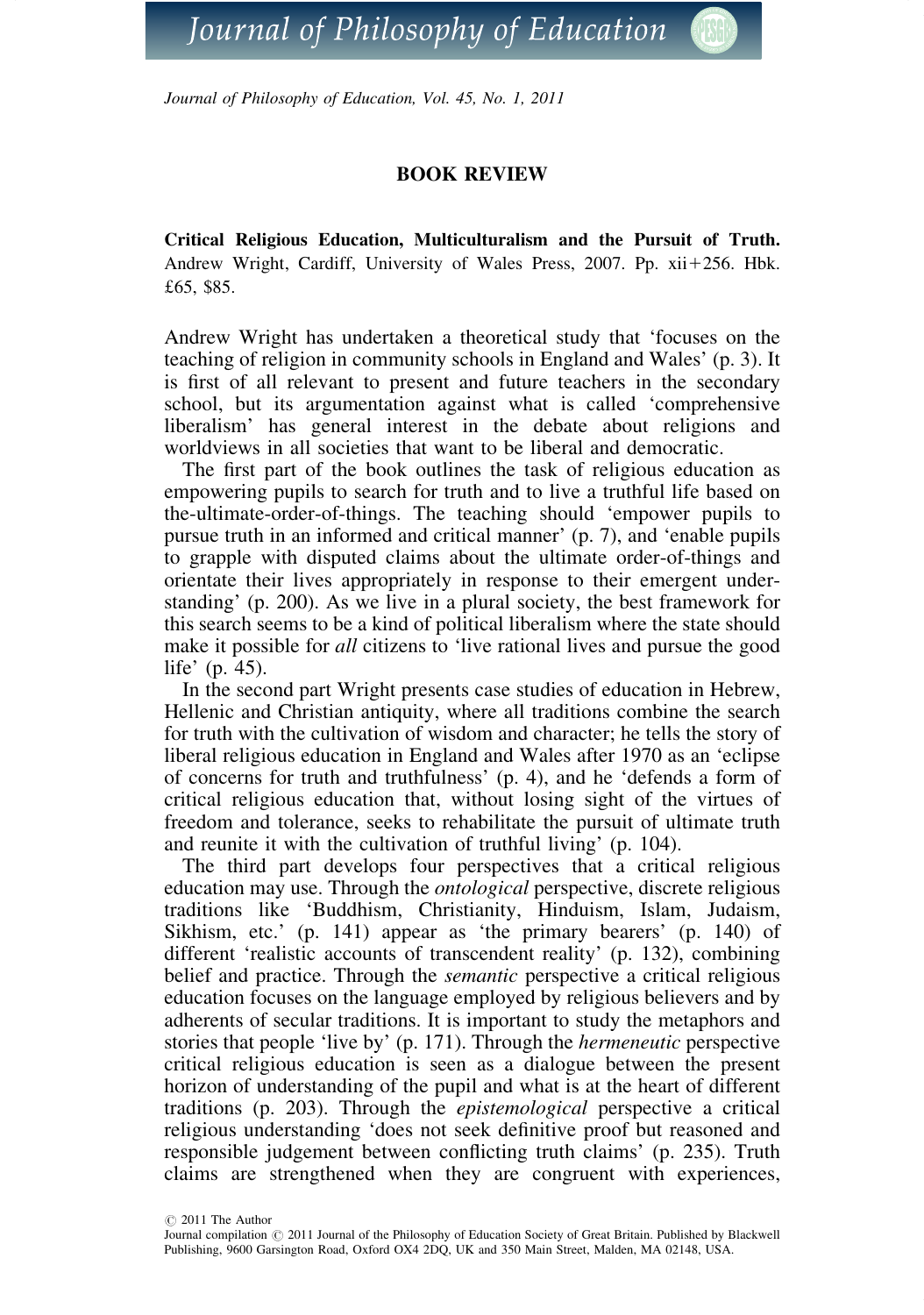coherent, fertile, simple, and containing 'an illuminatory depth of insight' (p. 224).

The fourth part presents pedagogical principles based on Ference Marton's phenomenography. With background in research from Finland on pupils' understanding of Lutheranism, the principles are applied to an imagined example in the lower secondary school: a study of 'the creation myth in the first chapter of Genesis' (p. 255). In the light of stories with literal and non-literal truth claims, the students explore creationist, orthodox Christian and atheist truth claims. While creationism is rejected, the two other positions see the Genesis myth either as complementary or redundant to an account of Big Bang and evolution. 'One of the key spiritual questions that pupils must ask is whether they live in a purposeful universe created by a gracious and loving God, or in a world driven by impersonal natural forces' (p. 259). The students learn that both positions may be held by rational people.

The book's vision of a critical religious education has a multicultural context. There 'is no consensus about either truth or truthfulness' (p. 25). Wright's understanding of truth is indebted to Roy Bhaskar and 'the philosophy of critical realism' (p. 8). A differentiation is made between objects that are and objects that are not dependent on human action. The intransitive reality is independent of our attempt to understand it. But our knowledge of this reality is transitive––dependent on our particular language, tradition and choices. The task, then, is to make rational (informed and critical) judgments about the relationship between our 'transitive epistemic truth claims and the intransitive ontological reality they seek to engage with' (p. 13).

With reference to Bernard Williams, Wright argues for a conception of truthfulness as an attempt to live a truthful life, i.e. a life embracing 'the need to find out the truth, to hold on to it, and to tell it—in particular, to oneself' (p. 17). According to Wright, this truth claim is central in what he calls 'comprehensive liberalism'. He describes this as a worldview which contends that 'the autonomous person constitutes the ultimate source of meaning in the world' (p. 41). Comprehensive liberalism therefore advocates 'a liberal morality' (p. 40); for instance that 'individuals should be free to express their sexuality in whatever way they wish, provided they do not harm others in the process' (p. 34). The good life for human beings is seen as 'to be free from coercion and hence free for the task of striving to satisfy personal desires and aspirations, whatever these may be' (p. 47). This worldview 'places individual human beings at the centre of the cosmos and invites them to construct their own systems of meaning and value' (p. 3). However, this is only one of the answers to the question about ultimate reality. In pursuit of truth, this view of the ultimate orderof-things therefore has to be discussed in an informed and critical manner.

This can be done within the framework of 'political liberalism' in the tradition of John Locke. As a common framework for debate in a plural society, the function of political liberalism is 'to enable adherents of various religious and secular traditions to pursue contested visions of the good life in an atmosphere of mutual respect and support' (p. 51). Locke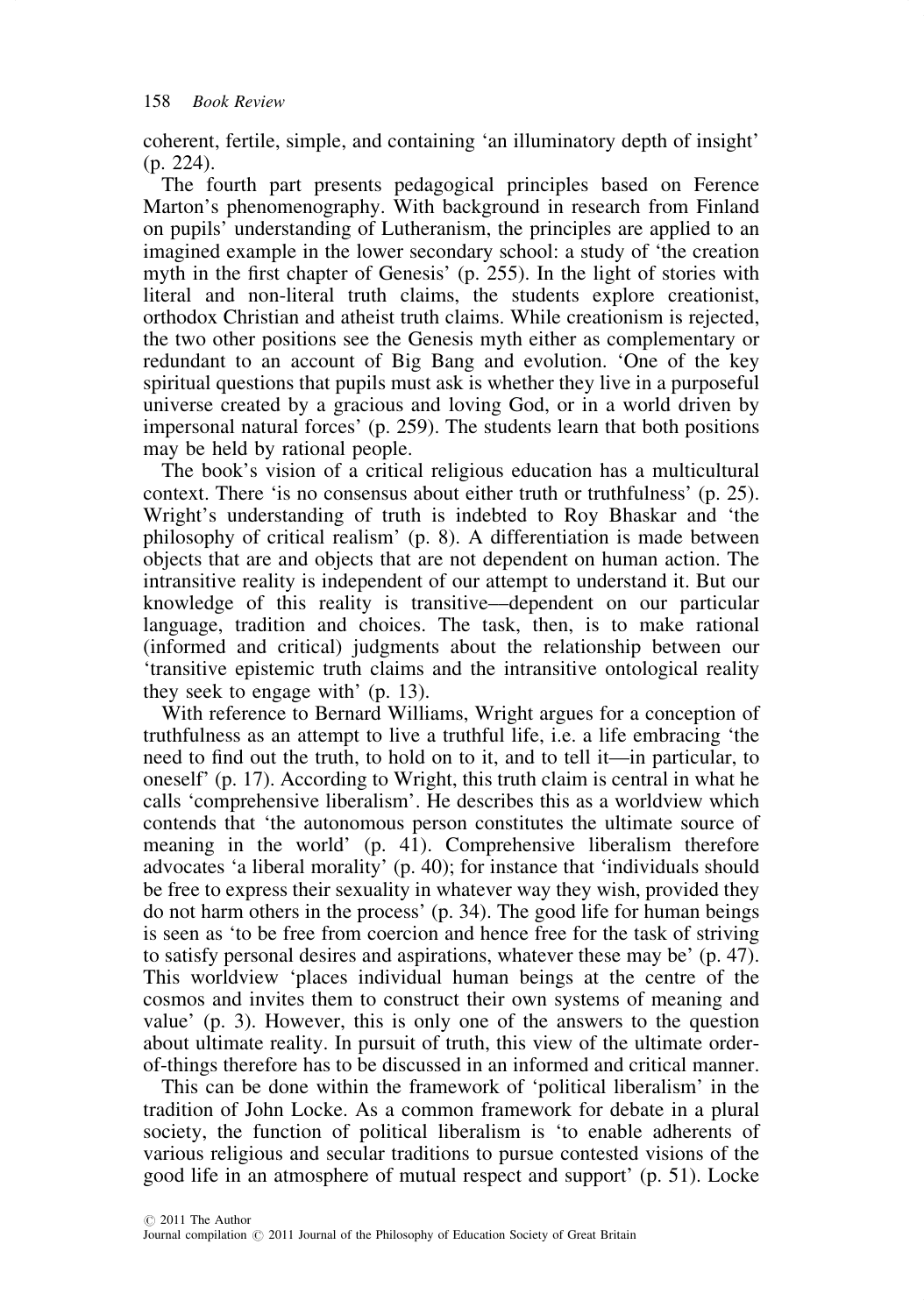thought it 'permissible to hold beliefs that were not demonstrable by reason'. However, 'there was to be no place for beliefs that conflict with the canons of reason', and 'it was illegitimate to hold beliefs that might harm others or threatened the stability of society' (p. 42). Political liberalism rejects totalitarianism (p. 29) and fanaticism (p. 42). The principles are actualised by 'the publication in Denmark of blasphemous cartoons of the prophet Mohammed' (p. 50). In this case 'most would agree that the issuing of death threats is intolerable, others would go further and argue that the orchestrated insulting of a religious community in the name of free speech is similarly reprehensible' (pp. 50-51).

Comprehensive liberalist religious education is described by Wright as three strategies to cope with 'the fact that different religious and secular traditions offer mutually exclusive accounts of the ultimate order-ofthings' (p. 90). The first strategy treats particular religious traditions either as 'local manifestations' of a universal phenomenon or as constructions of individuals (pp. 90-91); the second implies a shift of focus from the study of 'doctrinal differences' to the study of 'cultural practices' (p. 91); the third strategy sees religion primarily as 'a modification of feeling' (p. 92). Wright believes that these strategies have helped comprehensive liberals to avoid direct confrontation with, and rational judgement of, the different mutually exclusive truth claims. By not 'confronting the possibility that one or other religious or secular worldview might actually be true' (p. 93), learning about religion is reduced 'to a neutral process incapable of having any direct impact on the lives of pupils' (p. 93). This reinforces the tendency to focus on truthfulness isolated from truth––'truthfulness perceived as the self-realization and self-expression of autonomous individuals' (p. 103). When the presuppositions of comprehensive liberalism are unexamined, the basic values of liberalism, freedom and tolerance—now seen as ends in themselves, as 'constitutive of the good life itself' (p. 33)—may be transferred uncritically to the pupils.

Comprehensive liberalism is in reality, Wright argues, one of the contested worldviews. The pretence of neutrality is addressed by Lesslie Newbigin: If critical thinking 'is an activity in which, on the basis of one set of beliefs (A) you examine another set of beliefs (B)', it follows that it is impossible to think critically 'except on the basis of some way of understanding experience which is (for the moment) assumed' (p. 99). Therefore 'liberal religious education needs to acknowledge its given values, commitments and presuppositions' (p. 99). Instead of 'simply inducting pupils into the liberal norms', it should teach religion 'in the context of . . . a real passion for truth' (p. 99). Trevor Cooling responds to John Hull's contention that philosophy 'rooted in rationality' is 'common to all people and, therefore, more basic than optional ways of life, such as the religious' (p. 101). Cooling questions the universality of philosophy: It 'is always contextual, never independent of specific cultures and beliefs, and as such necessarily committed to a range of prior presuppositions and value judgements' (p. 102). How can a philosophy that is subject to ideological influence 'have an independent, universally applicable rationality' (p. 102)?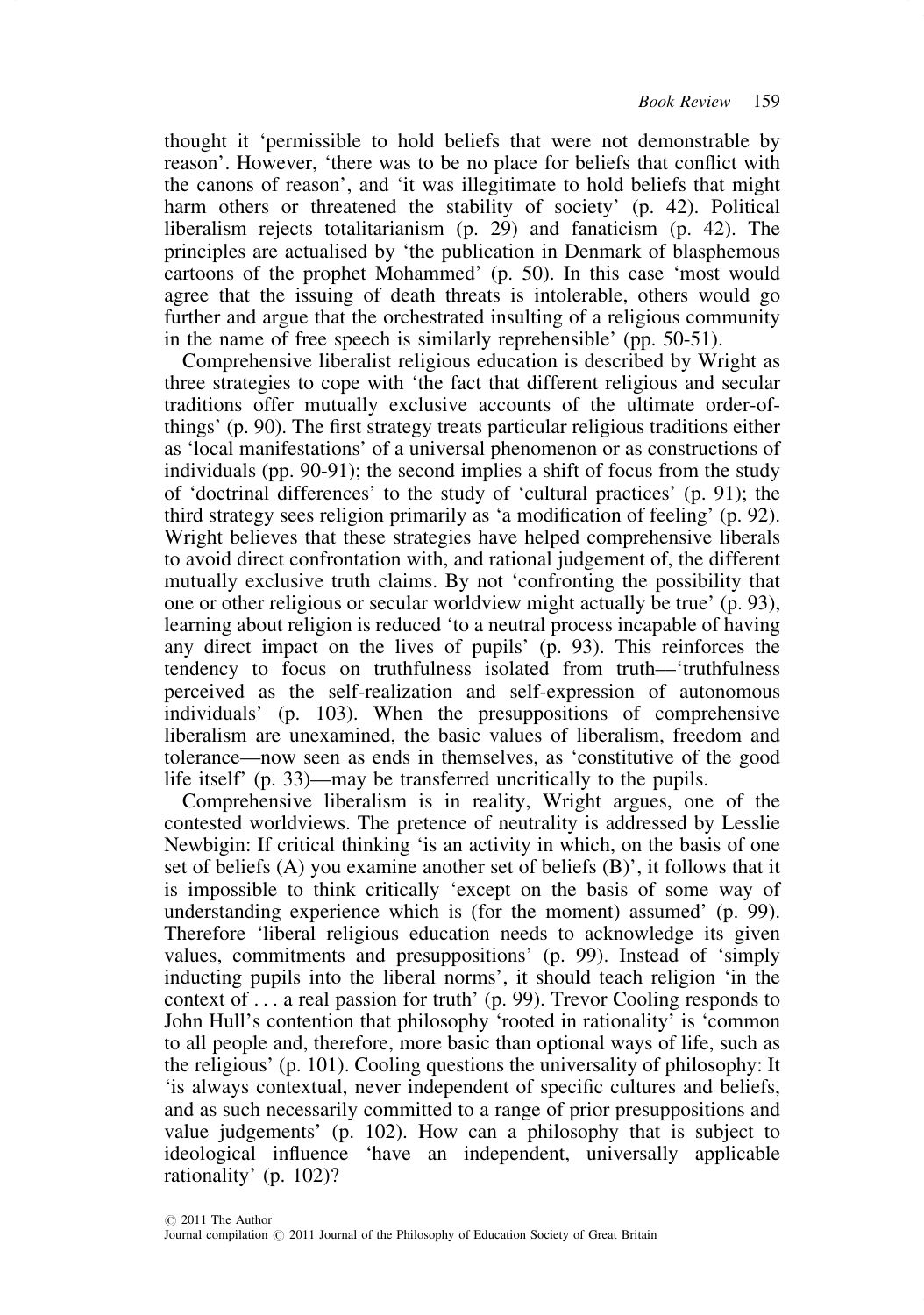Wright wants a religious education in community schools based neither in confessionalism nor in comprehensive liberalism. Though he has no references to David Carr's articles on religious education in this journal (Carr, 1994; Carr, 1996; Carr, 2007), like him, Wright wants to avoid pragmatist and relativist positions. Wright's thinking and practical examples are focused on secondary education and on common school education. He does not discuss parental responsibility and rights in education and he seems to think that parental rights can be safeguarded through private faith schools (p. 115). This is not the case in primary education. In Norway, where I live, there are many small communities where there cannot be more than one school. Wright recognises and appreciates 'the prepositions pupils bring with to the classroom'—their 'prejudices, beliefs and worldviews'—assuming that 'such presuppositions may be implicit or incoherent' (p. 201). But the question of how a child's 'horizon of meaning' (p. 203) is constituted from the very beginning is not addressed. How can parents and other educators find a good balance between 'openness' and 'rootedness' (Alexander and McLaughlin, 2003) in the broad context of upbringing and in primary education?

With principles developed by Marton, Wright sketches, what in the Nordic countries would have been called, a 'pedagogic' of critical religious education. The concept 'pedagogic' expresses better than 'pedagogy' the emphasis on theoretical underpinning. This 'pedagogic' ought to be critical to phenomenography as well. It seems to me that phenomenography studies the child's readiness for learning only from the perspective of what the teacher and the society want the children to learn (pp. 242–243).

I will briefly mention some other philosophical problems, which need more space than a book review admits. Wright contends that Aristotle's concept of practical judgment follows the tradition of Plato, where judgments are 'dependent on knowledge of the ultimate order-of-things' (p. 72). This is disputed by Pierre Aubenque (1986). And the presentation of philosophical hermeneutics as a perspective that comes in addition to ontological, semantic and epistemological perspectives, eclipses the fact that Truth and Method is an ontology—an understanding of being that is more fundamental than epistemology. Leaning on Habermas, Wright criticises Gadamer for not being aware of ideological distortion and 'the possibility that one or other horizon of meaning might be irredeemably mistaken' (p. 189). Closer reading of Gadamer could redeem this mistake. Gadamer (1979, p. 262) advocates a secondary psychological or historical 'understanding' of another's meaning, when the initial 'attempt to accept what he has said as true fails'. Alan How has studied this debate and 'finds Gadamer's hermeneutics well equipped to stand up to the criticisms levelled against it' (How, 1995, p. 225).

Andrew Wright's book is (with some exceptions) well organised and well written. It bridges the gap between theological and philosophical truth seeking, showing that all truth seekers are faced with some of the same challenges: to give true answers to questions about the invisible